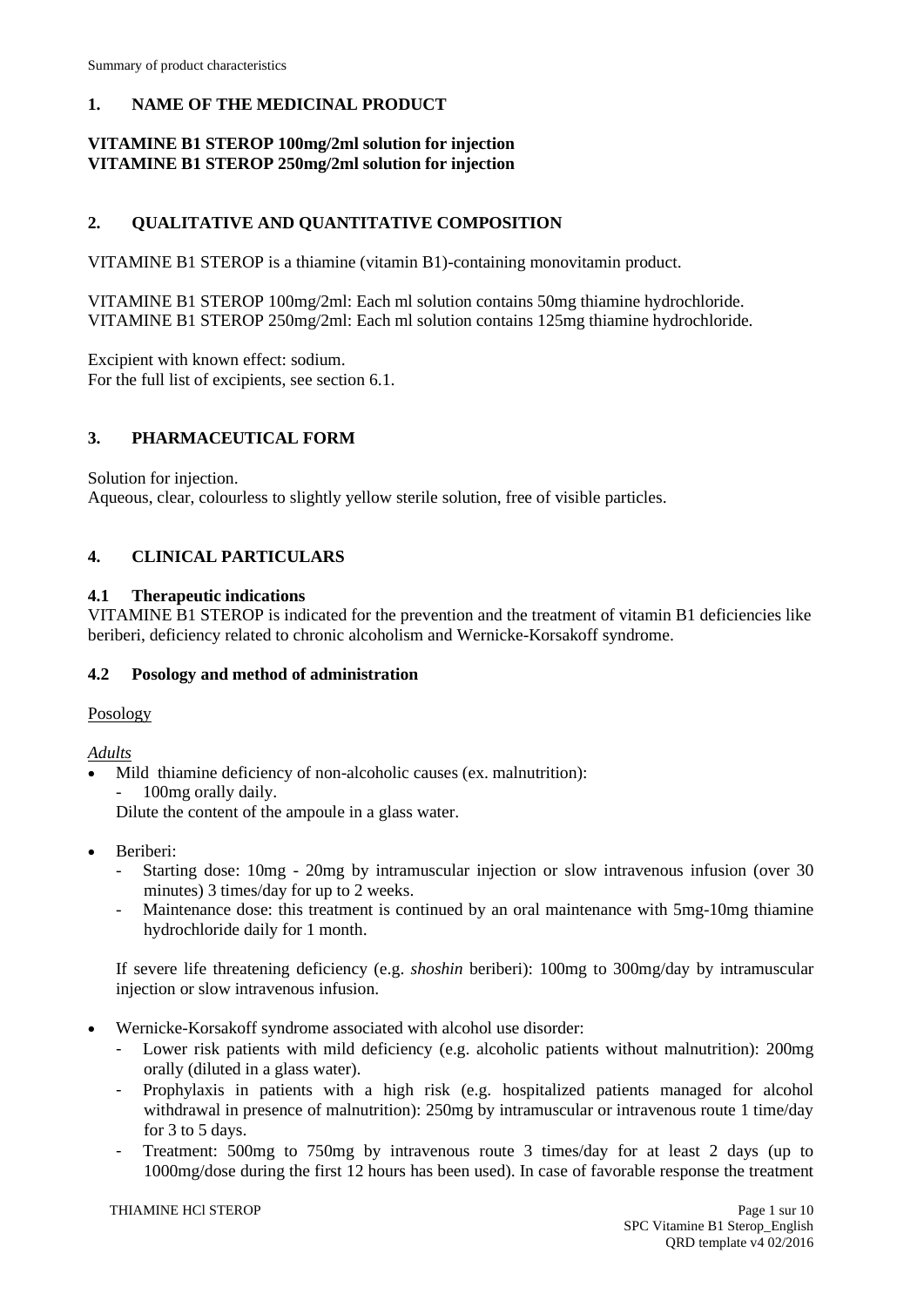will be continued with 250mg by intramuscular or intravenous route 1 time/day for 5 days or until there is no further improvement. Followed with thiamine 100mg orally 3 times daily for 1 to 2 weeks, then 100mg orally once daily.

Treatment duration should not exceed 6 months.

Patients with marginal thiamine status to whom glucose is being administered should receive 100mg thiamine hydrochloride in each of the first few liters of IV fluid to avoid precipitating heart failure (see section 4.4).

## *Paediatric population*

There is only limited experience with therapy in children and adolescents.

Beriberi:

- Starting dose: 10mg to 25mg/day by intramuscular injection or slow intravenous infusion or 10mg-50mg/day orally for 2 weeks.
- Maintenance dose: this treatment is continued by 5mg-10mg/day orally for 1 month.
- Mild: 10mg/day orally.

IV and oral doses of 100mg/day or even higher may be needed in severe cases (IV doses up to 500mg three times a day have been described in a 13 years old boy).

## Elderly

There are no data available in the elderly. No dose adjustment is recommended for this population. Interactions with other medicines should be considered (see sections 4.5 and 5.2).

## Renal impairment

The influence of renal impairment on the pharmacokinetics of thiamine has not been evaluated. No dose adjustment is recommended, but caution is advised when treating patients with renal impairment. (see sections 4.4 and 5.2).

## Hepatic impairment

The influence of hepatic impairment on the pharmacokinetics of thiamine has not been evaluated. No dose adjustment is recommended, but caution is advised when treating patients with hepatic impairment (see section 5.2).

## Method of administration

VITAMINE B1 STEROP should be administrated by slow intravenous or intramuscular route or by oral route. The oral route is also used for supporting or/and continuing ongoing injection therapy.

## **For slow intravenous administration, the drug solution must be first diluted into 50ml to 250ml of 5% glucose or 0.9% sodium chloride sterile solutions. The injection is administrated slowly over 30 minutes.**

For instructions on dilution of the medicinal product before administration, see section 6.6.

For intramuscular administration, use the undiluted drug solution. Deep intramuscular injection must be given into a big muscular mass (upper outer quadrant of the buttock or the lateral part of the thigh). Before injection of the dose, suck up to be sure that the needle is not into a vein. If blood appears, take the needle out and inject into another site. Change the injection site in case of repeated doses.

For oral use, the drug solution should be diluted in a glass water.

## **4.3 Contraindications**

Hypersensitivity to the active substance or to any of the excipients listed in section 6.1.

## **4.4 Special warnings and precautions for use**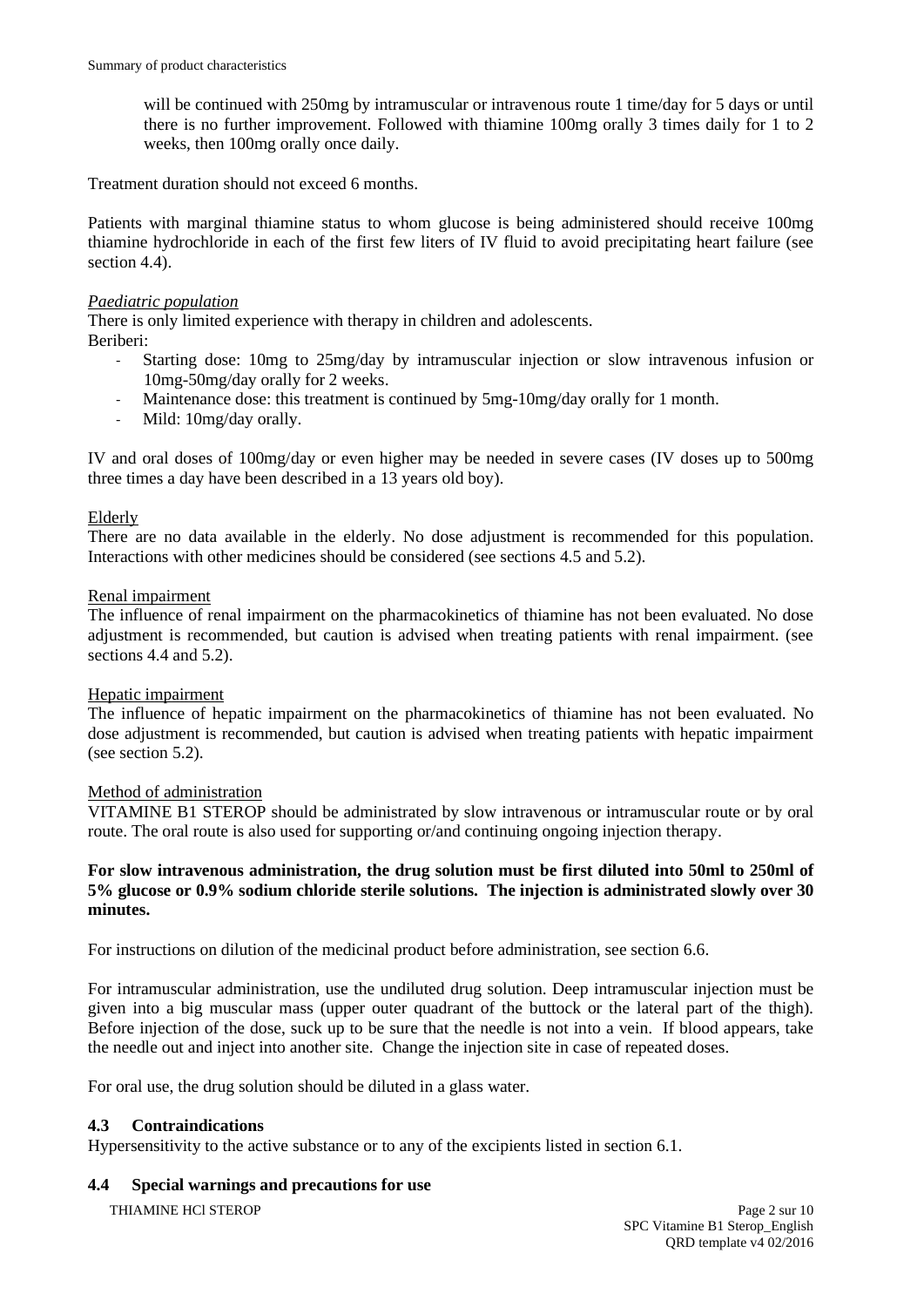## Warnings

- Parenteral route must be used only when rapid restauration of thiamine is necessary (e.g. Wernicke-Korsakoff syndrome) or when oral route is ineffective (e.g. in case of vomiting, malabsorption).
- Anaphylactic reactions leading to shock have been reported **mainly** after thiamine hydrochloride parenteral administration (see section 4.8). Nevertheless, this risk increases in case of repeated doses. An intradermal test dose is recommended prior parenteral administration in patients suspected to be drug sensitive. **The emergency medical equipment useful for treating anaphylactic shocks must be easily available.**
- **To reduce the risk of anaphylactic shock and reactions at the injection site, the intravenous injection must be administered slowly (over 30 minutes)**. Fast IV administration of 100mg thiamine hydrochloride is associated with immediate burning in the arm after injection with the IV line, lasting seconds to minutes. This reaction can be avoided by slow administration into larger veins with higher IV fluid flow rates (see section 4.8).
- As thiamine plays the role of enzymatic cofactor in the normal metabolism of glucides, an important intake of glucose quickly provokes a depletion of the reserves, and precipitates or aggravates a Wernicke encephalopathy with patients suffering from an underlying thiamine deficiency. It is consequently recommended to administer intravenously thiamine before or simultaneously to an administration of glucose by bolus or by infusion (see sections 4.2 and 4.8).
- Patients with renal impairment may need an extra careful monitoring (see sections 4.2 and 5.2).
- This medicinal product contains less than 1mmol sodium (23mg) per 2ml ampoule, i.e. essentially "sodium free".

## Precautions for use

- Do not use this medicine if you notice visible particles in the solution, if the solution is not clear or if it contains a precipitate.
- This drug solution and any syringe containing this medicine are destined for single and individual use (see section 6.3).

# **4.5 Interaction with other medicinal products and other forms of interaction**

## Medicines that may decrease the effect of thiamine

- The thiamine antagonists: 5-fluorouracil, other fluoropyrimidines (e.g. capecitabine) and ifosfamide.
- Diuretics, e.g. furosemide, that may increase urinary thiamine excretion.

Thiamine deficiency can occur with the chronic use of these medicines. Consider high-dose thiamine supplementation during the treatment with these medicines.

## Other forms of interaction

Thiamine can give false positive results for urobilinogen determination by the Ehrlich's reaction (urine test) and for uric acid determination by the phosphotungstene method. High doses of thiamine may interfere with Schack and Waxler spectrophotometric assays of theophylline plasma concentration.

# **4.6 Fertility, pregnancy and lactation**

## Pregnancy

There are no or limited amount of data from the use of thiamine in pregnant women. Animal studies are insufficient with respect to reproductive toxicity (see section 5.3). The use of the product is individualized based on condition and requirements in pregnant women and can be used in pregnant women if use is necessary to correct deficiencies and if benefits overweighs risks.

Caution should be exercised when prescribing to pregnant women. The risk of anaphylactic reactions present during parenteral administration must be taken into account.

# Breastfeeding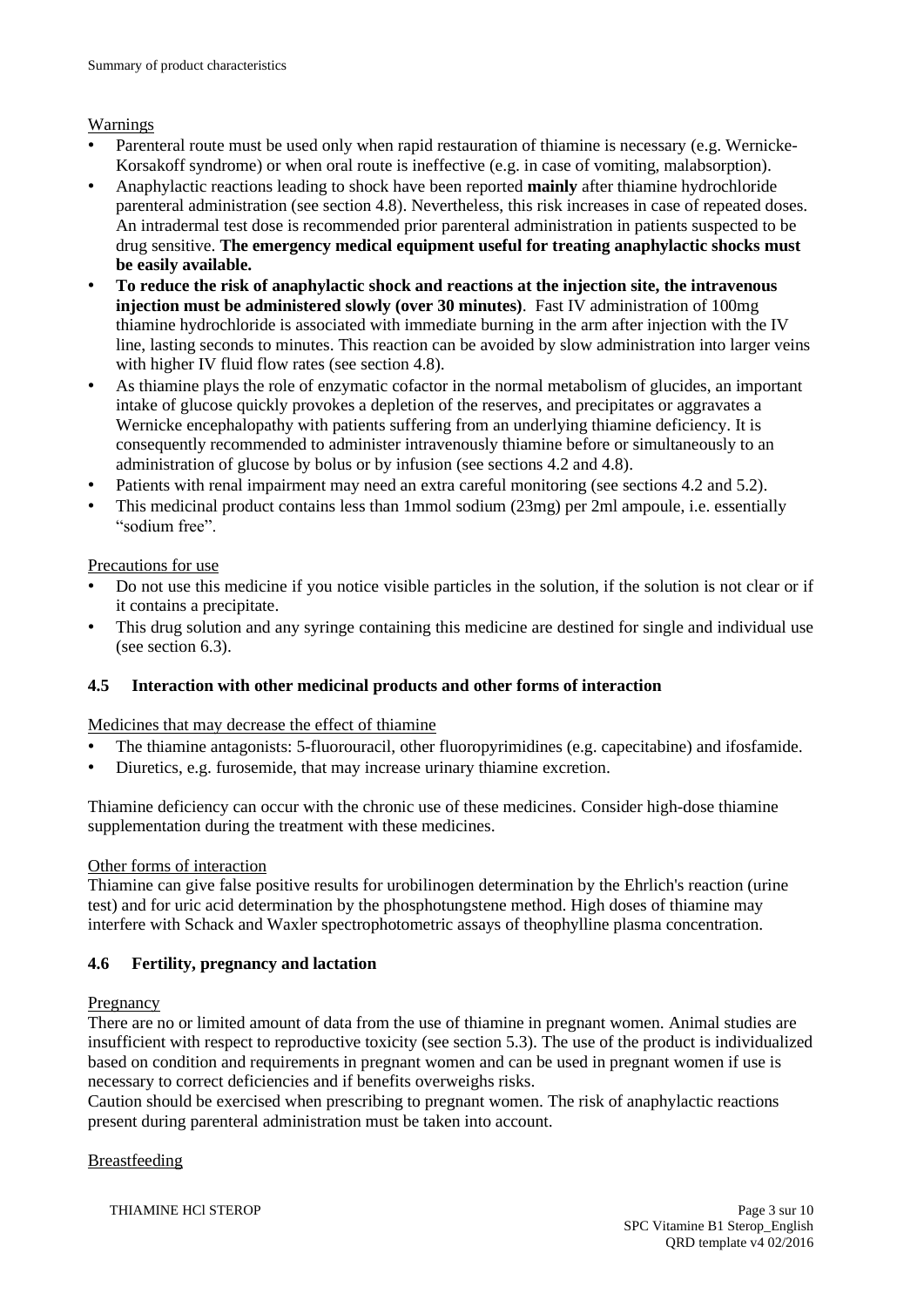Thiamine is excreted in human milk. At recommended daily intake levels no effects on the breastfed newborns/infants are anticipated. However, there is insufficient information on the levels and possible effects of excretion of thiamine in human milk after administration of high levels of thiamine (> 50 mg/day). A risk to the suckling child cannot be excluded. A decision must be made whether to discontinue breastfeeding or to discontinue/abstain from thiamine therapy taking into account the benefit of breastfeeding for the child and the benefit of therapy for the woman.

# Fertility

No relevant data is available.

# **4.7 Effects on ability to drive and use machines**

No studies on the effect on the ability to drive and use machines have been performed. However, patients should be cautioned to see how they react before driving or operating machinery.

# **4.8 Undesirable effects**

Adverse effects with thiamine are rare, but hypersensitivity reactions have occurred, mainly after parenteral administration. These reactions have ranged in severity from very mild to very rarely, fatal anaphylactic shock. Pain and immediate burning in the arm have been reported after a fast intravenous administration.

The frequency of the possible side effects is defined as following:

- Very common  $(>1/10)$ .
- Common  $(>1/100, <1/10)$ .
- Uncommon  $(>1/1,000,<1/100)$ .
- Rare  $(>1/10,000, <1/1,000)$ .
- Very rare  $(<1/10,000)$ .
- Unknown (cannot be estimated from the available data).

The side effects are presented by System Organ Class and in order of decreasing seriousness within each frequency category.

| <b>Table: Known undesirable effects</b> |                                                                  |                  |
|-----------------------------------------|------------------------------------------------------------------|------------------|
| Organ system                            | <b>Undesirable effects</b>                                       | <b>Frequency</b> |
| Immune system disorders                 | (with<br>Allergic<br>or anaphylactic reactions                   | Unknown          |
|                                         | respiratory depression, pruritus, shock and                      |                  |
|                                         | abdominal pain $)^1$                                             |                  |
| Skin and subcutaneous tissue            | Contact dermatitis (which can appear after an oral               | Unknown          |
| disorders                               | parenteral administration to sensitized<br><b>or</b>             |                  |
|                                         | individuals)                                                     |                  |
| disorders<br>General<br>and             | Injection site reactions (pain, burning in the arm) <sup>2</sup> | Unknown          |
| administration site conditions          |                                                                  |                  |

<sup>1</sup> Reaction observed whatever the administration way, generally after repeated injections of high doses from 25mg to 100mg thiamine hydrochloride, at intervals of more than 7 days. These reactions are frequently preceded by sneeze or transient pruritus. The risk of anaphylactic shock can be reduced by a slow administration over 30 minutes.

<sup>2</sup> Fast intravenous administration of 100mg thiamine hydrochloride is associated with immediate burning in the arm after injection with the IV line, lasting seconds to minutes. This reaction can be avoided by a slow administration into larger veins with higher IV fluid flow rates (see section 4.4).

# Reporting of suspected adverse reactions

Reporting suspected adverse reactions after authorisation of the medicinal product is important. It allows continued monitoring of the benefit/risk balance of the medicinal product. Healthcare professionals are asked to report any suspected adverse reactions via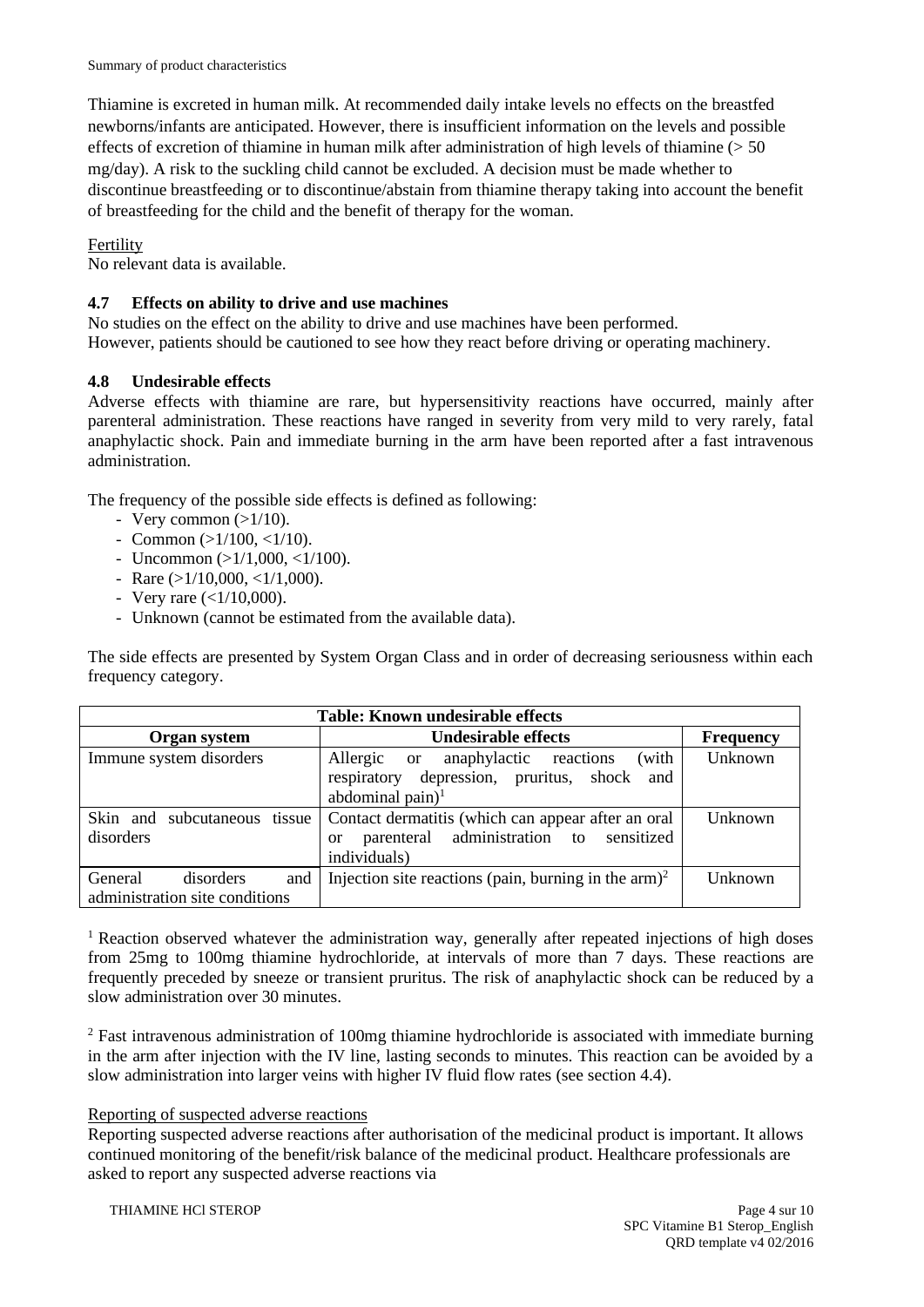Summary of product characteristics

# **België**

Federaal agentschap voor geneesmiddelen en gezondheidsproducten Afdeling Vigilantie EUROSTATION II Victor Hortaplein, 40/ 40 B-1060 Brussel Website: [www.fagg.be](http://www.fagg.be/) e-mail: [adversedrugreactions@fagg-afmps.be](mailto:adversedrugreactions@fagg-afmps.be)

## **Belgique**

Agence fédérale des médicaments et des produits de santé Division Vigilance EUROSTATION II Place Victor Horta, 40/ 40 B-1060 Bruxelles Site internet: [www.afmps.be](http://www.afmps.be/) e-mail: [adversedrugreactions@fagg-afmps.be](mailto:adversedrugreactions@fagg-afmps.be)

# **Belgien**

Föderalagentur für Arzneimittel und Gesundheitsprodukte Abteilung Vigilanz EUROSTATION II Victor Hortaplein, 40/40 B-1060 BRUSSEL Website: [www.fagg-afmps.be](http://www.fagg-afmps.be/) E-Mail: [adversedrugreactions@fagg-afmps.be](mailto:adversedrugreactions@fagg-afmps.be)

## **Česká republika**

Státní ústav pro kontrolu léčiv Šrobárova 48 100 41 Praha 10 Webové stránky: [www.sukl.cz/nahlasit-nezadouci-ucinek](http://www.sukl.cz/nahlasit-nezadouci-ucinek)

# **Danmark**

Lægemiddelstyrelsen Axel Heides Gade 1 DK-2300 København S Websted: [www.meldenbivirkning.dk](http://www.meldenbivirkning.dk/) E-mail: dkma@dkma.dk

## **Norge**

Statens legemiddelverk Nettside: [www.legemiddelverket.no/meldeskjema](http://www.legemiddelverket.no/meldeskjema)

## **Suomi/Finland**

www-sivusto: [www.fimea.fi](http://www.fimea.fi/) Lääkealan turvallisuus- ja kehittämiskeskus Fimea Lääkkeiden haittavaikutusrekisteri PL 55 00034 FIMEA

# THIAMINE HCl STEROP Page 5 sur 10 webbplats: [www.fimea.fi](http://www.fimea.fi/) Säkerhets- och utvecklingscentret för läkemedelsområdet Fimea Biverkningsregistret PB 55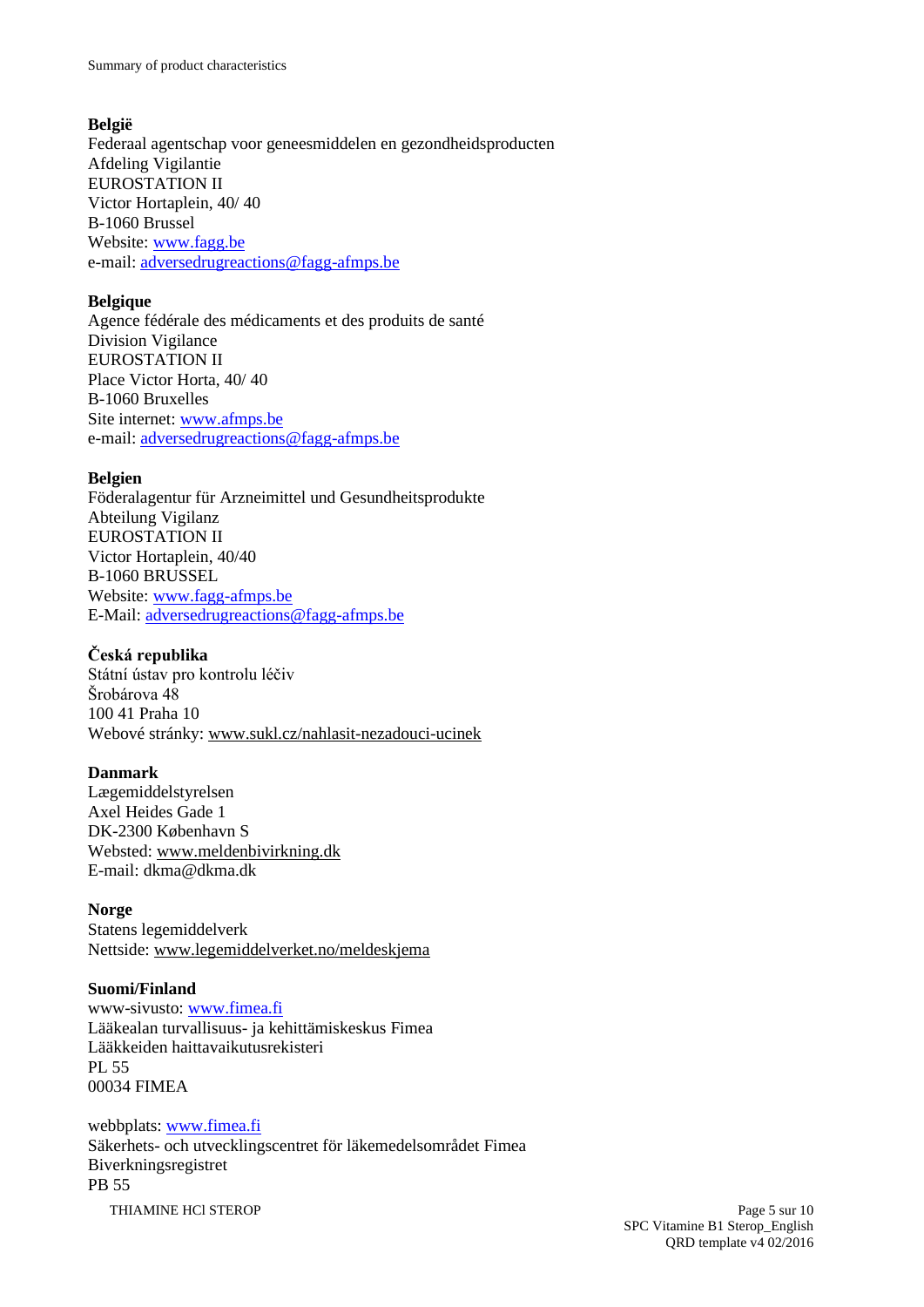## 00034 FIMEA

**Sverige** Läkemedelsverket Box 26 751 03 Uppsala Webbplats: [www.lakemedelsverket.se](http://www.lakemedelsverket.se/)

## **4.9 Overdose**

## Symptoms and signs

Thiamine is widely used; serious toxicity is not expected.

Single parenteral doses of 100mg to 500mg have been given with no toxic effects reported. Toxicity is uncommon following oral supplementation; excessive doses are usually excreted rapidly in the urine. Long-term supplementation of doses greater than 3000mg daily has been known to produce toxicity. Severe toxicity has not been reported.

## Treatment

In the unlikely event of overdosage, treatment is symptomatic and supportive.

In case of mild or moderate anaphylaxis: antihistamines are given (with or without inhaled beta agonists), corticosteroids or epinephrine.

In case of severe anaphylaxis occurs: oxygen, aggressive airway management, antihistamines, epinephrine, corticosteroids, ECG monitoring, and IV fluids.

## **5. PHARMACOLOGICAL PROPERTIES**

## **5.1 Pharmacodynamic properties**

Pharmacotherapeutic group: vitamin B1 plain. ATC code: A11D-A01

Mechanism of action

The principal physiological role of thiamine is as a coenzyme in carbohydrate metabolism, where thiamine pyrophosphate (TPP) is required for several stages in the breakdown of glucose to provide energy.

Thiamine combined with adenosine triphosphate (ATP) is converted to the active coenzyme thiamine pyrophosphate (thiamine diphosphate) by the enzyme thiamine diphosphokinase. Thiamine pyrophosphate is a coenzyme in carbohydrate metabolism (in the decarboxylation of pyruvic and alphaketoglutaric acids) and in transketolation reactions. Thiamine diphosphate is also a coenzyme in the utilisation of pentose in the hexose monophosphate shunt.

Thiamine pyrophosphate would also have a neurotransmitter function.

## Pharmacodynamics

Thiamine deficiency results in beriberi and Wernicke-Korsakoff syndrome. Clinical signs of thiamine deficiency become evident after 2-3 weeks of inadequate thiamine intake. The organ systems principally affected by thiamine deficiency are the nervous system, cardiovascular system, and GI tract. Administration of thiamine completely reverses the cardiovascular and gastro-intestinal symptoms of thiamine deficiency; however the degree of improvement in neurologic symptoms depends on the duration and severity of the lesions.

Fatal deficiency can develop as rapidly as within 3-4 weeks in the absence of thiamine intake. Several cases of fatal, acute beriberi developed within 5 weeks in patients receiving thiamine-deficient total parenteral nutrition solutions have been observed.

Clinical efficacy and safety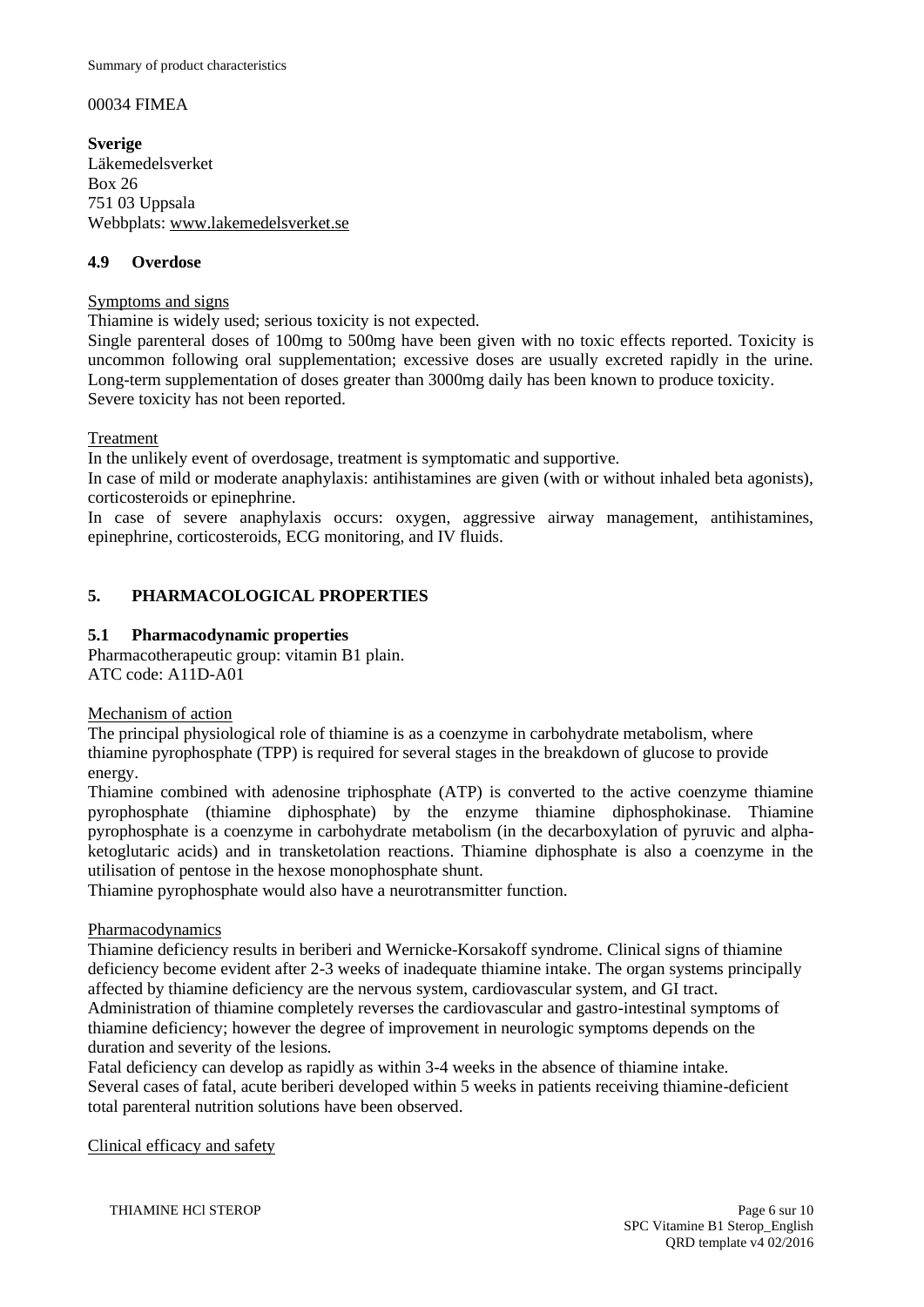In early stages of severe deficiencies like Wernicke-Korsakoff syndrome or Shoshin beriberi, parenteral administration of thiamine rapidly reverses the clinical symptoms. And the improvement of symptoms is also sufficient to make the diagnosis, even if serum thiamine measurement is not available.

In Wernicke-Korsakoff syndrome, early recognition and treatment is important, both because of the risk of collapse and sudden death, and to prevent irreversible damage to the CNS. Korsakoff symptoms respond less well to treatment than those associated with Wernicke's encephalopathy, and may indeed only become evident on treatment. This justifies the recommended high doses for the treatment (see section 4.2).

Thiamine has a good safety profile. The only adverse events observed with parenteral administration include injection site pain, contact dermatitis, and mild to anaphylactic allergic reactions. More of these events are easy to manage, though there have been repost of severe anaphylaxis following IV thiamine (see sections 4.4 and 4.8). In case of anaphylaxis it is agreed that standard anaphylaxis care and interruption of administration should be sufficient to manage the patient.

In contrast, no safety reports on oral thiamine use could be identified and likely this route of administration is thus perfectly safe.

## **5.2 Pharmacokinetic properties**

## Absorption

Thiamine is well absorbed by the small intestine, mainly from the upper part of the duodenum. At low doses, free thiamine is absorbed by a saturable active transport system and at high doses by a slower nonsaturable passive process.

Absorption of thiamine appears to be independently affected by ethanol and malnutrition.

According to some authors, in alcoholics without encephalopathy, oral thiamine hydrochloride, when given over a 5-days period, produces blood levels that approach those obtained by intramuscular and intravenous administration.

Thiamine is rapidly and completely absorbed after intramuscular administration.

## Distribution

Thiamine is nonspecifically bound to several proteins, especially albumin, in the plasma.

It is widely distributed to most body tissues. It is not known if thiamine crosses placenta. Supplementation did not significantly affect thiamine concentration in breast milk of healthy, wellnourished women and appears in breast milk in lactating women with poor nutritional status. The authors supposed that absorptive capacity of the mammary gland may be saturable.

Within the cell, it is mostly present as diphosphate.

Thiamine is a water-soluble vitamin and therefore the quantity of thiamine reserves in the lipid structures of body cells is quite low, with the maximum storage capacity being 30mg.

## Biotransformation and elimination

Thiamine is metabolised in the liver in animals. Several urinary metabolites of thiamine have been identified in humans. Little or no unchanged thiamine is excreted in urine following administration of physiologic doses; however, following administration of large doses, both unchanged thiamine and metabolites are excreted after tissue stores become saturated.

In thiamine deficiency, thiamine is generally absent from the urine. However, a patient can be clinically (or subclinically) thiamine-deficient despite a "normal" serum and urinary thiamine excretion level.

#### Specific groups of patients

## *Renal impairment*

The influence of renal impairment on the pharmacokinetics of thiamine has not been evaluated. No data is available suggesting that dosing changes are necessary for patients with renal issues.Thus no dose adjustment is required in patients with renal impairment. But, as elimination through the urine is the main excretion pathway, it is conceivable that patients with disturbed urinary function may build up high systemic doses of thiamine and its metabolites. Though no knowledge nor proof on potential toxicity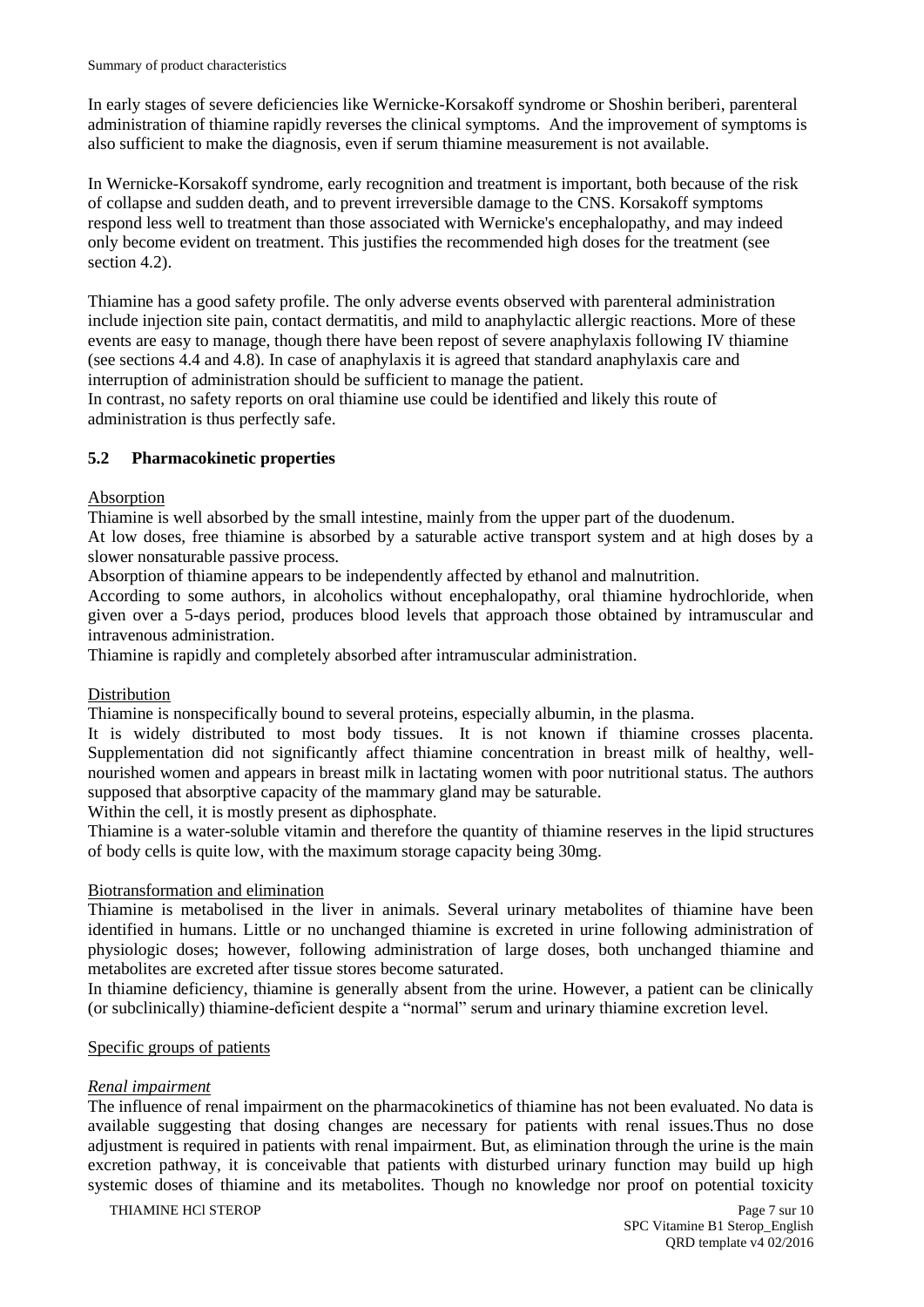exists, given the anaphylactic potential of the compound, extra careful monitoring in these patients is advisable (see sections 4.2 and 4.4).

Dialysed patients are at high risk of being deficient in vitamin B1. These patients may also have a resistance to vitamin activity. The results may show normal concentrations of thiamine but low or marginal ETKo levels.

## *Hepatic impairment*

The influence of hepatic impairment on the PK of thiamine has not been evaluated, although vitamin B1 supplementation is highly recommended in patients with end-stage liver failure of either alcoholic or nonalcoholic etiologies (see section 4.2).

## *Effect of gender, race and weight*

The influence of gender, race and weight has not been established, and there are no data concerning the effect of these factors on the PK of thiamine.

## *Elderly*

There are no pharmacokinetic data in the elderly. No dose adjustment is recommended for this population (see section 4.2).

## *Paediatric population*

There is only limited experience with therapy in paediatric population (see section 4.2).

## **5.3 Preclinical safety data**

There are insufficient data to exclude genotoxicity, carcinogenicity or reproductive toxicity. There are no other non-clinical data of relevance to the prescriber which are additional to that already included in other sections of the SmPC.

# **6. PHARMACEUTICAL PARTICULARS**

## **6.1 List of excipients**

Sodium hydroxide 5% w/v solution (for pH adjustment). Water for injections.

## **6.2 Incompatibilities**

This medicinal product must not be mixed with other medicinal products except those mentioned in section 6.6.

## **6.3 Shelf life**

Before opening 3 years.

## After first opening

For single use only. Discard any unused product at the end of each operating session. VITAMINE B1 STEROP does not contain any antimicrobial preservative. Therefore the growth of microorganisms in the solution cannot be prevented. After first opening the medicinal product should be used immediately (see section 4.4).

## After dilution for infusion

Chemical and physical in-use stability has been demonstrated for up to 8 hours at a temperature between 15 and 25°C when the product is diluted in 50ml and 250ml of sodium chloride 0.9% and glucose 5%. The diluted solutions need not to be stored protected from light (see section 6.6).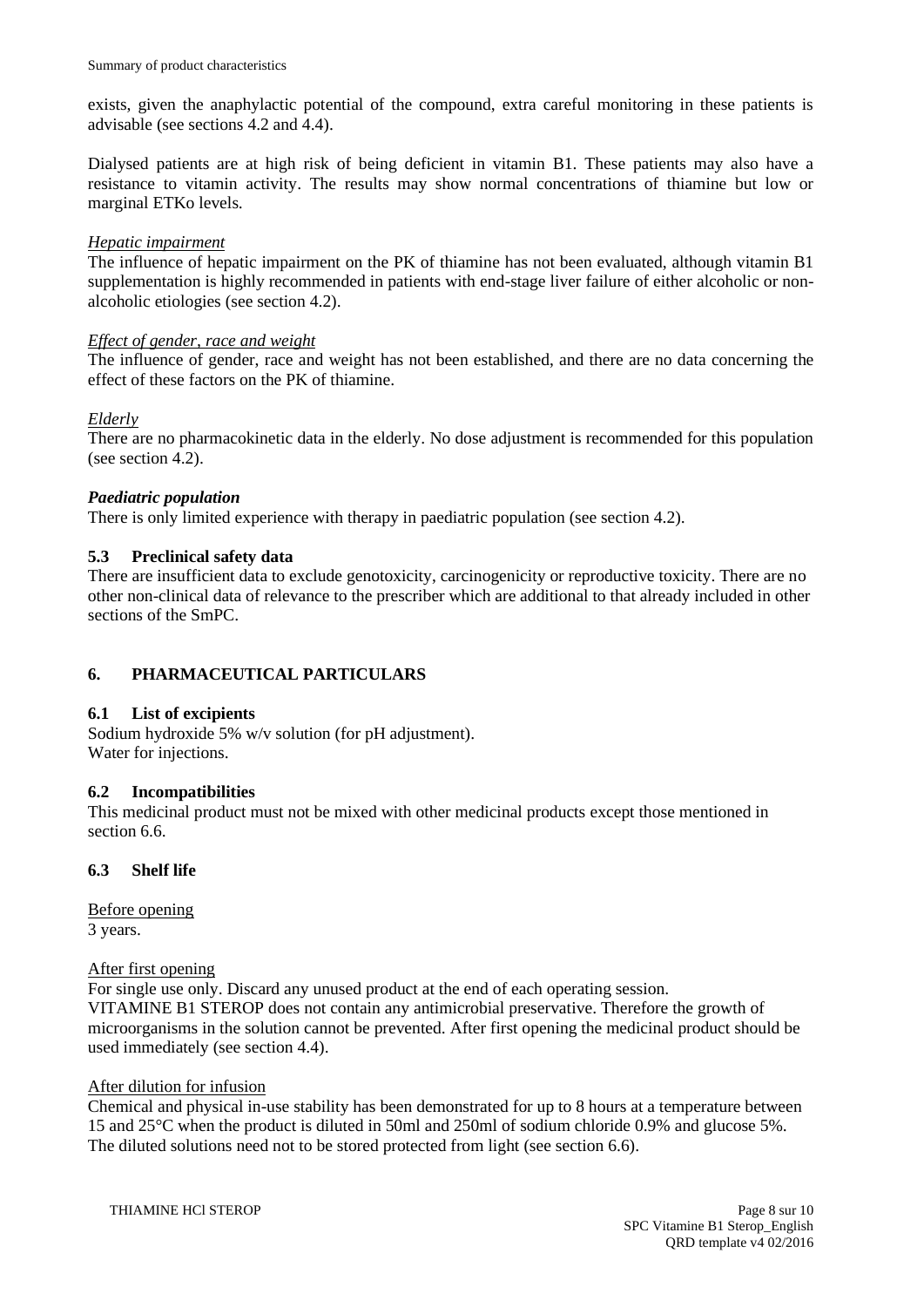From a microbiological point of view, the diluted product in an infusion fluid should be used immediately and would normally not be longer than 24 hours at 2-8°C, unless dilution has taken place in controlled and validated aseptic conditions. If not used immediately, in-use storage times and conditions prior to use are the responsibility of the user.

# **6.4 Special precautions for storage**

Do not store above 25°C. Do not freeze.

Keep the ampoules in the outer carton in order to protect from light.

For storage conditions after opening of the ampoule and dilution of the medicinal product, see section 6.3.

# **6.5 Nature and contents of container**

2ml uncoloured glass ampoules.

Pack sizes containing 3, 10 or 100 ampoules. Not all pack sizes may be marketed.

# **6.6 Special precautions for disposal and other handling**

The solution is to be visually inspected prior to use (also after dilution). Only clear solutions free from visible particles should be used.

Opening of the ampoules

- Before using the ampoule, roll it briefly between both hand palms to warm up the product.
- Locate the short score mark on the thin part of the neck. This score is the breaking point of the ampoule.
- Hold the bottom of the ampoule between the thumb and index finger, leaving the tip of the ampoule free.
- With the other hand, hold the tip of ampoule putting the index finger against the neck of ampoule and the thumb on the other side above the coloured ring.
- Sharply break the tip of ampoule while holding firmly the other part of the ampoule in the hand.
- Carefully dispose of the tip of the ampoule in a "Sharps" bin.
- Once opened VITAMINE B1 STEROP ampoules should be used immediately.



# Dilution for infusion

VITAMINE B1 STEROP can be administered by slow intravenous injection after dilution in 50ml to 250ml of a 50mg/ml glucose (5%) or a 9mg/ml sodium chloride (0.9%) sterile solution for up to 8 hours without protection from light.

The solution after dilution remains clear, colourless to slightly yellow and free of visible particles. The prepared diluted solution should be made up immediately before use.

Any unused medicinal product, waste material or remaining medicinal solution should be disposed of in accordance with local requirements.

# **7. MARKETING AUTHORISATION HOLDER**

LABORATOIRES STEROP NV Scheutlaan 46-50